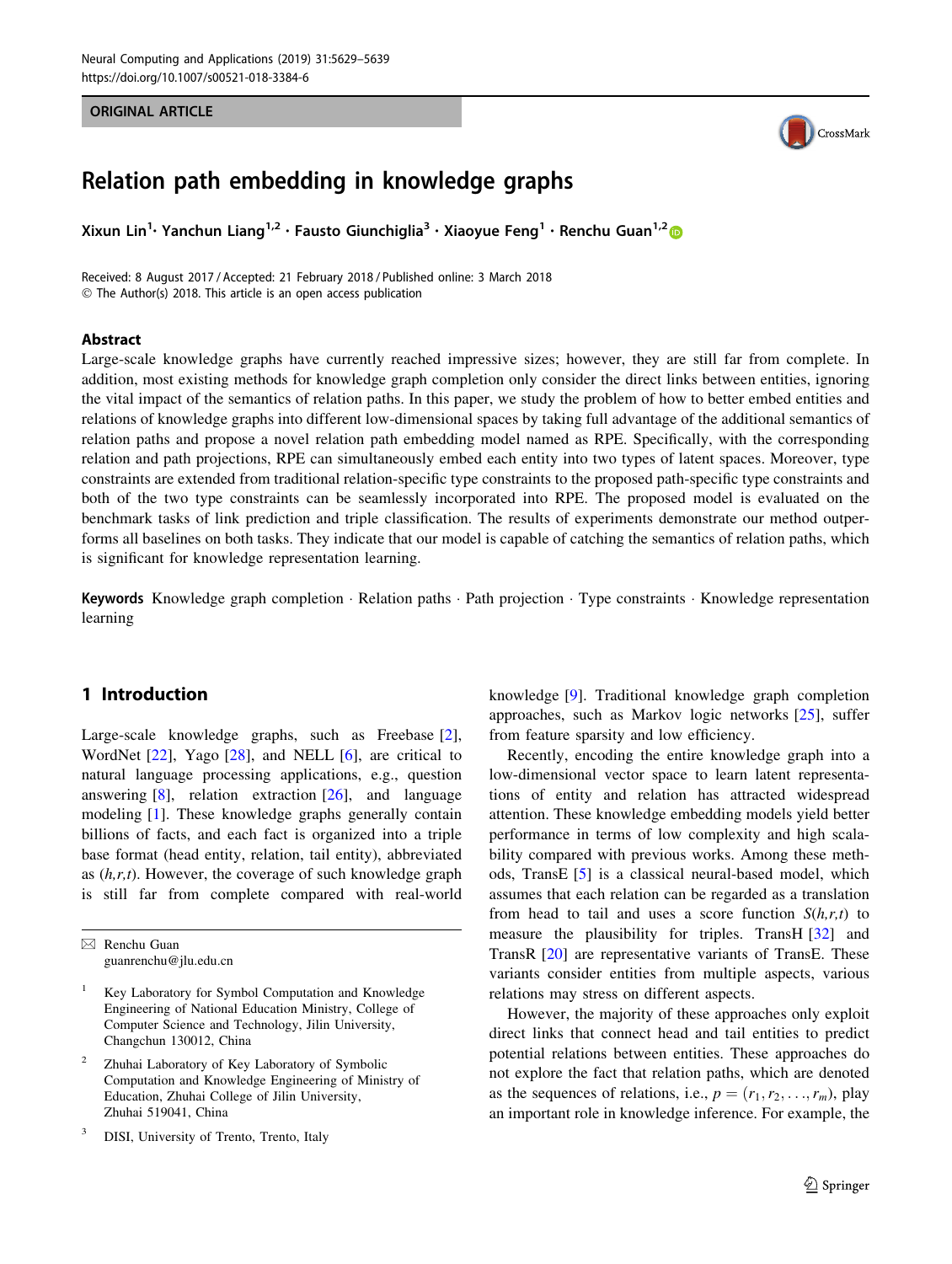successive facts J.K. Rowling  $\overset{CreatedRole}{\rightarrow}$  Harry Potter  $\stackrel{DescribedIn}{\rightarrow}$  Harry Potter and the Philosopher's Stone can be used to infer the new triple (J.K. Rowling, WroteBook, Harry Potter and the Philosopher's Stone), which does not appear in the original knowledge graph. Consequently, using relation paths to learn meaningful knowledge embeddings is a promising new research direction [\[10](#page-10-0), [12](#page-10-0), [23,](#page-10-0) [29\]](#page-10-0).

In this paper, we propose a novel relation path embedding model (RPE) to explicitly model knowledge graph by taking full advantage of the semantics of relation paths. By exploiting the compositional path projection, RPE can embed each entity into proposed path spaces for better tackling various relations with multi-mapping properties. Moreover, we extend the relation-specific type constraints [[16\]](#page-10-0) to the novel path-specific type constraints to improve the prediction quality. Our model is evaluated on three benchmark datasets with link prediction and triple classification. Experimental results show that RPE outperforms all baselines on these tasks, which proves the effectiveness of our method and the importance of relation paths.

The remainder of this paper is organized as follows. We first provide a brief review of state-of-the-art knowledge embedding models in Sect. 2. Two main intuitions of our model are illustrated in Sect. 3. The details of RPE are introduced in Sect. [4.](#page-2-0) The experiments and analyses are reported in Sect. [5](#page-6-0). Conclusions and directions for future work are reported in the final section.

# 2 State-of-the-art

In this paper, We first concentrate on three classical translation-based models that only consider direct links between entities. The first translation-based model is TransE inspired by [[21\]](#page-10-0). TransE defines the score function as  $S(h, r, t) = ||\mathbf{h} + \mathbf{r} - \mathbf{t}||$  for each triple (the bold lowercase letter denotes a column vector). The score will become smaller if the triple  $(h,r,t)$  is correct; otherwise, the score will become higher. The embeddings are learned by optimizing a global margin-loss function. This assumption looks quite simple, but it was shown to achieve great results empirically. However, TransE cannot address more complex relations with multi-mapping properties well, i.e., 1-to-N (bring out), N-to-1 (gender of), and N-to-N (work with). To alleviate this problem, TransH projects entities into a relation-dependent hyperplane by the normal vector  $\mathbf{w}_r : \mathbf{h}_h = \mathbf{h} - \mathbf{w}_r^T \mathbf{h} \mathbf{w}_r$  and  $\mathbf{t}_h = \mathbf{t} - \mathbf{w}_r^T$ (restrict  $\|\mathbf{w}_r\|_2 = 1$ . The corresponding score function is  $S(h, r, t) = ||\mathbf{h}_h + \mathbf{r} - \mathbf{t}_h||$ . TransE and TransH achieve translations on the same embedding space, whereas TransR

assumes that each relation should be used to project entities into different relation-specific embedding spaces since different relations may place emphasis on different entity aspects. The projected entity vectors are  $h_r = M_r h$  and  $t_r = M_r t$  (the bold uppercase letter M denotes a matrix); thus, the new score function is defined as  $S(h, r, t) = ||\mathbf{h}_r + \mathbf{r} - \mathbf{t}_r||$ . In addition, there are other novel knowledge embedding models [[14,](#page-10-0) [15\]](#page-10-0) focusing on efficient relation projection are evaluated in our experiments. Multi-source information learning for knowledge graph completion, which aims at utilizing heterogeneous data to enrich knowledge embedding, is a promising research. For instance, [[33\]](#page-10-0) employs the convolutional neural networks (CNN) to learn embeddings from extra entity description for zero-shot scenarios.

Another research direction focuses on improving the prediction performance by using prior knowledge in the form of relation-specific type constraints [\[7](#page-10-0), [16,](#page-10-0) [30\]](#page-10-0). Note that each relation should contain Domain and Range fields to indicate the subject and object types, respectively. For example, the relation HasChildren's Domain and Range types both belong to a person. By exploiting these limited rules, the harmful influence of a merely data-driven pattern can be avoided in part. For example, Type-constrained TransE [[16\]](#page-10-0) imposes these constraints on the global margin-loss function to better distinguish similar embeddings in latent space.

A third related direction is PTransE [[19\]](#page-10-0) and the path ranking algorithm (PRA) [\[17](#page-10-0)]. PTransE considers relation paths as translations between head and tail entities and primarily addresses two problems: (1) exploits a variant of PRA to select reliable relation paths and (2) explores three path representations by compositions of relation embeddings. PRA, as one of the promising research innovations for knowledge graph completion, has also attracted considerable attention [\[11](#page-10-0), [18,](#page-10-0) [24](#page-10-0), [31\]](#page-10-0). It uses the path-constrained random walk probabilities as path features to train linear classifiers for different relations. In large-scale knowledge graphs, relation paths have great significance for enhancing the reasoning ability for more complicated situations. However, none of the aforementioned models can take full advantage of the semantics of relation paths.

# 3 The intuitions

The semantics of relation path is a semantic interpretation via composition of the meanings of its components. The impact of the semantics can be observed from TransE comprising multi-step relations: For the successive triples  $h \stackrel{r_1}{\rightarrow} t' \stackrel{r_2}{\rightarrow} t$  and a single triple  $h \stackrel{r_3}{\rightarrow} t$ , TransE considers  $\mathbf{h} + \mathbf{r}_1 \approx \mathbf{t}'$ ,  $\mathbf{t}' + \mathbf{r}_2 \approx \mathbf{t}$  and  $\mathbf{h} + \mathbf{r}_3 \approx \mathbf{t}$ . It thus implicitly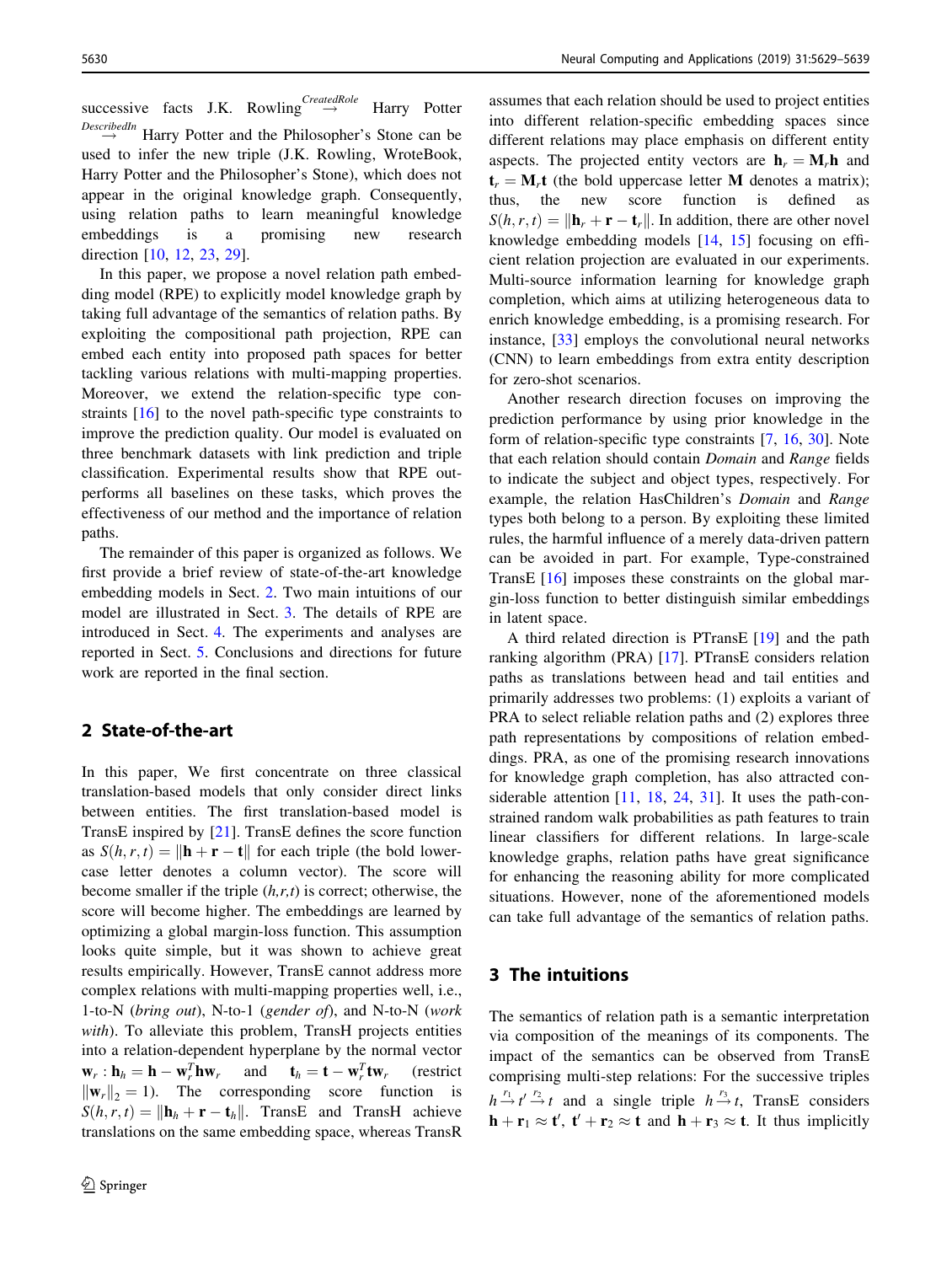<span id="page-2-0"></span>expresses that the semantics of  $r_3$  is similar to the semantic composition of  $p = (r_1, r_2)$ . However, the semantic similarity between relation and corresponding relation paths and the useful global graph structure are ignored by previous works. As shown in Table 1, for two entity pairs (sociology, George Washington University) and (Planet of the Apes, art director) from Freebase, we provide two relations and four related relation paths (each relation is mapped to two relation paths, denoted as a and b), which are considered as having similar semantics to their respective relations. However, the semantics of relation paths cannot be captured by translation-based models, such as Trans(E, H, R), because translation-based models only exploit the direct links and do not consider the semantics of relation paths.

Based on the semantic similarity, we propose a novel relation path embedding model (RPE), whose projection and type constraints of the specific relation are extended to the specific path. Furthermore, the experimental results demonstrate that by explicitly using the additional semantics, RPE significantly outperforms all baselines on link prediction and triple classification tasks.

Figure [1](#page-3-0) illustrates the basic idea for relation-specific and path-specific projections. Each entity is projected by  $M_r$  and  $M_p$  into the corresponding relation and path spaces. These different embedding spaces hold the following hypothesis: in the relation-specific space, relation **r** is regarded as a translation from head  $\mathbf{h}_r$  to tail  $\mathbf{t}_r$ ; likewise,  $p^*$ , the path representation by the composition of relation embeddings, is regarded as a translation from head  $h_p$  to tail  $t_p$  in the path-specific space. We design two types of compositions to dynamically construct the path-specific projection  $M_p$  without extra parameters. Moreover, we also propose a novel path-specific type constraints to better distinguish similar embeddings in different latent spaces.

Another intuition is the semantics of some relation paths p is unreliable for reasoning new facts of that entity pair.

Table 1 Two examples of relation paths

For instance, there is a common relation path  $h \stackrel{HasChildren}{\rightarrow} t' \stackrel{GraduatedFrom}{\rightarrow} t$ , but this path is meaningless for inferring additional relationships between  $h$  and  $t$ . Therefore, reliable relation paths are urgently needed. As Lao et al. suggests [[17\]](#page-10-0), relation paths that end in many possible tail entities are more likely to be unreliable for the entity pair. Therefore, we also rank the relation paths to select reliable relation paths. Precisely, we denote all entities constitute the entity set  $\zeta$ , and all relations constitute the relation set R. For a triple  $(h,r,t)$ ,  $P_{all}$  $\{p_1, p_2, \ldots, p_k\}$  is the path set for the entity pair  $(h,t)$ .  $P(t|h, p_i)$ , the probability of reaching t from h following the sequence of relations indicated by  $p_i$ , can be recursively defined as follows:

If  $p_i$  is an empty path,

$$
P(t|h, p_i) = \begin{cases} 1 & if \ h = t \\ 0 & otherwise \end{cases}
$$
 (1)

If  $p_i$  is not an empty path, then  $p'_i$  is defined as  $r_1, \ldots, r_{m-1}$ ; subsequently,

$$
P(t|h, p_i) = \sum_{t' \in End(p'_i)} P(t'|h, p'_i) \cdot P(t|t', r_m)
$$
 (2)

 $\text{End}(p_i')$  is the set of ending nodes of  $p_i'$ . RPE obtains the reliable relation paths set  $P_{filter} = \{p_1, p_2, \ldots, p_z\}$  by selecting relation paths whose probabilities are above a certain threshold  $\eta$ .

# 4 Relation path embedding

In this section, we would introduce the novel path-specific projection and type constraints and provide the details of training RPE.

| entity pair       | (sociology, George Washington University)                                                                                                                                                             |
|-------------------|-------------------------------------------------------------------------------------------------------------------------------------------------------------------------------------------------------|
| relation          | /education/field_of_study/students_majoring./education/education/institution                                                                                                                          |
| relation<br>paths | a: /education/field_of_study/students_majoring./education/education/student $\rightarrow$ /people/person/education./education/education/<br>institution                                               |
|                   | b:/people/person/education./education/education/major_field_of_study <sup>-1</sup> $\rightarrow$ /education/educational_institution/<br>students graduates./education/education/student <sup>-1</sup> |
| entity pair       | (Planet of the Apes, art director)                                                                                                                                                                    |
| relation          | /education/field_of_study/students_majoring./education/education/institution                                                                                                                          |
| relation<br>paths | a: /film/film/sequel $\rightarrow$ /film/film_job/films_with_this_crew_job./film/film_crew_gig/film <sup>-1</sup>                                                                                     |
|                   | b: /film/film/prequel <sup>-1</sup> $\rightarrow$ /film/film/other crew./film/film crew gig/film crew role                                                                                            |

 $r^{-1}$  denotes the reverse of relation r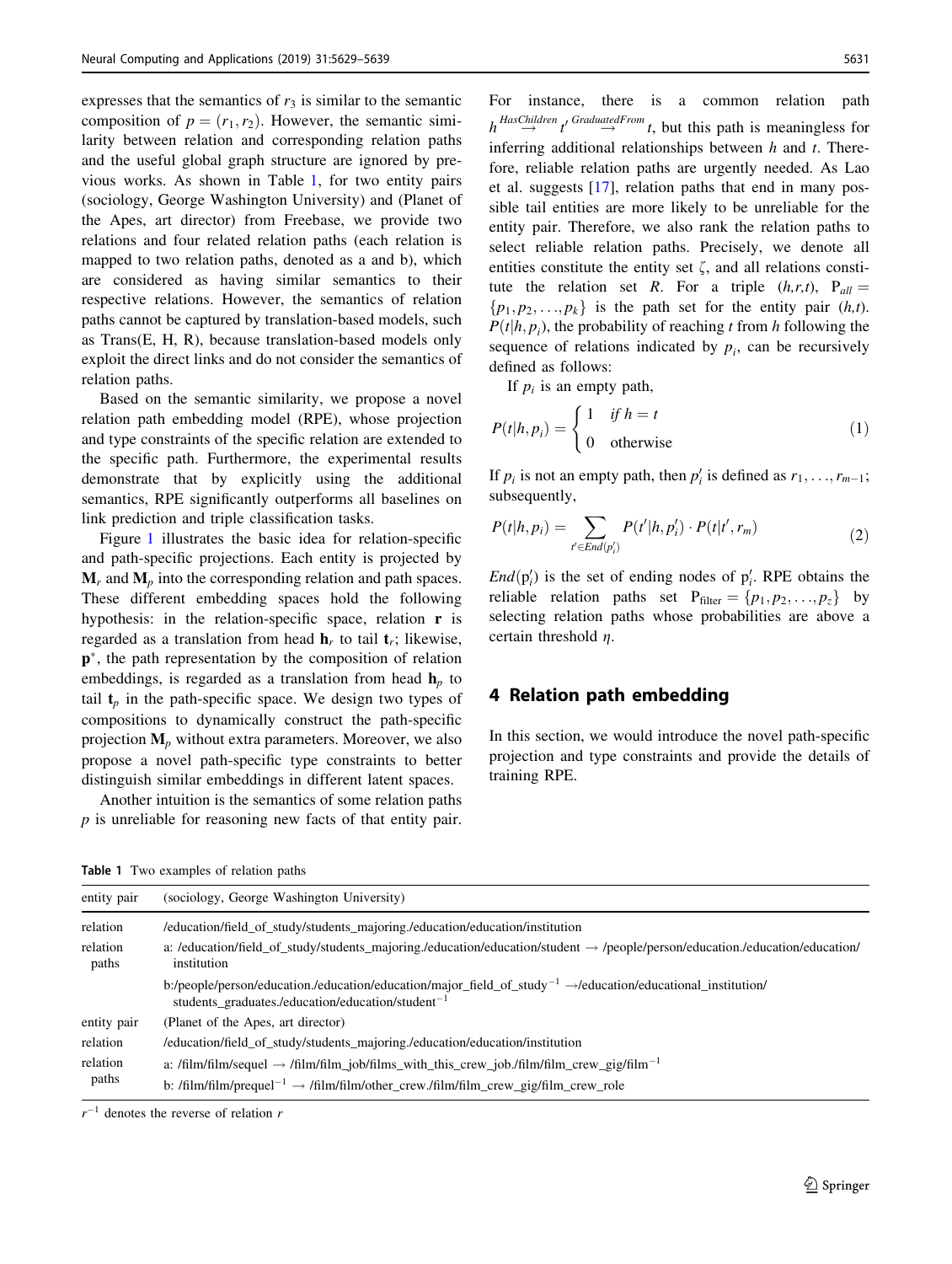<span id="page-3-0"></span>



# 4.1 Path-specific projection

The novel idea of RPE is that the semantics of reliable relation paths is similar to the semantics of the relation between an entity pair and both of them can be exploited for reasoning. For a triple  $(h,r,t)$ , RPE exploits projection matrices  $M_r$ ,  $M_p \in \mathbb{R}^{m \times n}$  to project entity vectors  $\mathbf{h}, \mathbf{t} \in \mathbb{R}^n$ in entity space into the corresponding relation and path spaces simultaneously  $(m \text{ is the dimension of }$  relation embeddings, n is the dimension of entity embeddings, and *m* may differ from *n*). The projected vectors  $(\mathbf{h}_r, \mathbf{h}_p, \mathbf{t}_r, \mathbf{t}_p)$ in their respective embedding spaces are denoted as follows:

$$
\mathbf{h}_r = \mathbf{M}_r \mathbf{h}, \qquad \mathbf{h}_p = \mathbf{M}_p \mathbf{h} \tag{3}
$$

$$
\mathbf{t}_r = \mathbf{M}_r \mathbf{t}, \qquad \mathbf{t}_p = \mathbf{M}_p \mathbf{t}
$$
 (4)

Because relation paths are those sequences of relations  $p = (r_1, r_2, \ldots, r_m)$ , we dynamically use  $M_r$  to construct  $M_p$  to decrease the model complexity. Subsequently, we explore two compositions for the formation of  $M_p$ , which are formulated as follows:

$$
\mathbf{M}_p = \mathbf{M}_{r_1} + \mathbf{M}_{r_2} + \ldots + \mathbf{M}_{r_m}
$$
  
(addition composition) (5)

$$
\mathbf{M}_p = \mathbf{M}_{r_1} \times \mathbf{M}_{r_2} \times \ldots \times \mathbf{M}_{r_m}
$$
\n(*multiplication composition*)\n(6)

where addition composition (ACOM) and multiplication composition (MCOM) represent cumulative addition and multiplication for path projection. Matrix normalization is applied on  $M_p$  for both compositions. The new score function is defined as follows:

$$
G(h, r, t) = S(h, r, t) + \lambda \cdot S(h, p, t)
$$
  
=  $\|\mathbf{h}_r + \mathbf{r} - \mathbf{t}_r\| + \frac{\lambda}{Z} \sum_{p_i \in P_{\text{filter}}} P(t|h, p_i) \cdot P_r(r|p_i)$   
 $\cdot \|\mathbf{h}_p + \mathbf{p}_i^* - \mathbf{t}_p\|$  (7)

For path representation  $p^*$ , we use  $\mathbf{p}^* = \mathbf{r}_1 + \mathbf{r}_2 + \ldots + \mathbf{r}_m$ , as suggested by PTransE.  $\lambda$  is the hyperparameter used to balance the knowledge embedding score  $S(h,r,t)$  and the relation path embedding score  $S(h, p, t)$ .  $Z = \sum_{p_i \in P_{filter}} P(t|h, p_i)$  is the normalization factor, and  $P_r(r|p_i) = P_r(r, p_i)/P_r(p_i)$  is used to assist in calculating the reliability of relation paths. In the experiments, we increase the limitation on these embeddings, i.e.,  $\|\mathbf{h}\|_2 \leq 1$ ,  $\|\mathbf{t}\|_2 \leq 1$ ,  $\|\mathbf{r}\|_2 \leq 1$ ,  $\|\mathbf{h}_r\|_2 \leq 1$ ,  $\|\mathbf{t}_r\|_2 \leq 1$ ,  $\|\mathbf{h}_p\|_2 \leq 1$ , and  $\|\mathbf{t}_p\|_2 \leq 1$ . By exploiting the semantics of reliable relation paths, RPE embeds entities into the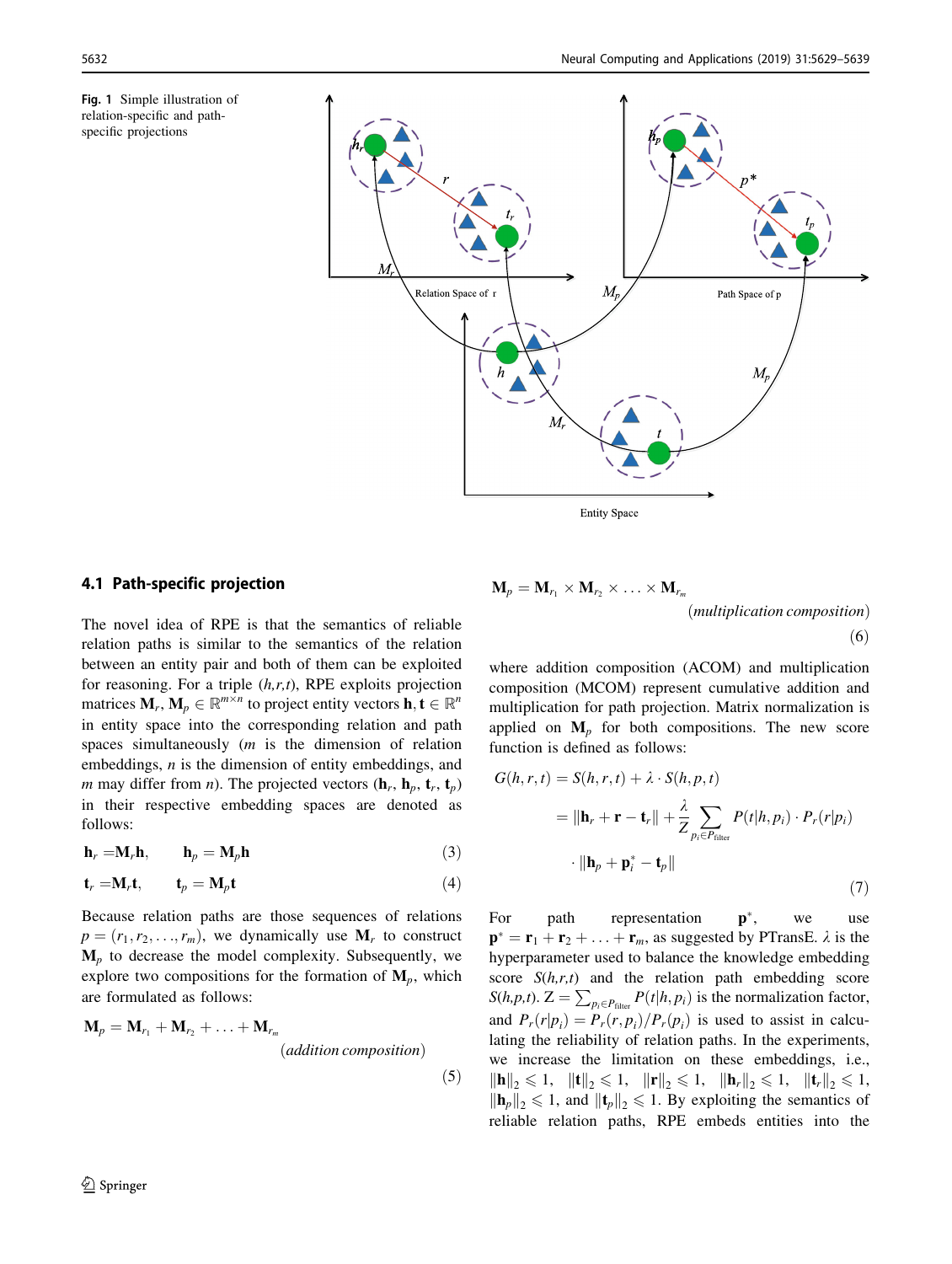relation and path spaces simultaneously. This method considers the vital importance of reliable relation paths and improves the flexibility of modeling more complicated relations with multi-mapping properties.

#### 4.2 Path-specific type constraints

In RPE, based on the semantic similarity between relations and reliable relation paths, we extend the relation-specific type constraints to novel path-specific type constraints. In type-constrained TransE, the distribution of corrupted triples is a uniform distribution.

In our model, we incorporate the two type constraints with a Bernoulli distribution. For each relation  $r$ , we denote the *Domain<sub>r</sub>* and *Range<sub>r</sub>* to indicate the subject and object types of relation r.  $\zeta_{Domain_r}$  is the entity set whose entities conform to *Domain<sub>r</sub>*, and  $\zeta_{Range_r}$  is the entity set whose entities conform to  $Range_r$ . We calculate the average numbers of tail entities for each head entity, named teh, and the average numbers of head entities for each tail entity, named het. The Bernoulli distribution with parameter  $\frac{teh}{teh + het}$  for each relation r is incorporated with the two type constraints, which can be defined as follows: RPE samples entities from  $\zeta_{Domain_r}$  to replace the head entity with probability  $\frac{teh}{teh+het}$ , and it samples entities from  $\zeta_{Range}$ to replace the tail entity with probability  $\frac{het}{teh+het}$ . The objective function for RPE is defined as follows:

$$
L = \sum_{(h,r,t)\in C} \left[ L(h,r,t) + \frac{\lambda}{Z} \sum_{p_i \in P_{\text{filter}}} P(t|h, p_i) \cdot P_r(r|p_i) L(h, p_i, t) \right]
$$
\n(8)

 $L(h,r,t)$  is the loss function for triples, and  $L(h, p_i, t)$  is the loss function for relation paths.

$$
L(h, r, t) = \sum_{(h', r, t') \in C''} \max(0, S(h, r, t) + \gamma_1 - S(h', r, t'))
$$
\n(9)

$$
L(h, p_i, t) = \sum_{(h', r, t') \in C''} \max(0, S(h, p_i, t) + \gamma_2 - S(h', p_i, t'))
$$
\n(10)

We denote  $C = \{(h_i, r_i, t_i) | i = 1, 2, \ldots, t\}$  as the set of all observed triples and

$$
C' = \{(h'_i, r_i, t_i) \cup (h_i, r_i, t'_i) \mid i = 1, 2, \ldots, t\}
$$

as the set of corrupted triples, where each element of  $C'$  is obtained by randomly sampling from  $\zeta$ .  $C''$ , whose element conforms to the two type constraints with a Bernoulli distribution, is a subset of  $C'$ . The  $Max(0, x)$  returns the maximum between 0 and x.  $\gamma_1$  and  $\gamma_2$  are the hyperparameters of margin, which separate correct triples and corrupted triples. By exploiting these two types of prior knowledge, RPE could better distinguish similar embeddings in different embedding spaces, thus allowing it to achieve better prediction quality.

#### 4.3 Training details

We adopt stochastic gradient descent (SGD) to minimize the objective function. TransE or RPE (initial) can be exploited for the initializations of all entities and relations in practice. The score function of RPE (initial) without using relation and path projections is as follows:

$$
G(h, r, t) = S(h, r, t) + \lambda \cdot S(h, p, t)
$$
  

$$
= ||\mathbf{h} + \mathbf{r} - \mathbf{t}|| + \frac{\lambda}{Z} \sum_{p_i \in P_{\text{filter}}} P(t|h, p_i) \cdot P_r(r|p_i)
$$
  

$$
\cdot ||\mathbf{h} + \mathbf{p}_i^* - \mathbf{t}||
$$
 (11)

We also employ this score function in our experiment as a baseline. The projection matrices Ms are initialized as identity matrices. RPE holds the local closed-world assumption (LCWA) [\[9](#page-10-0)], where each relation's domain and range types are based on the instance level. Thus, the type information is collected by accurate data provided by knowledge graph or the entities shown in observed triples.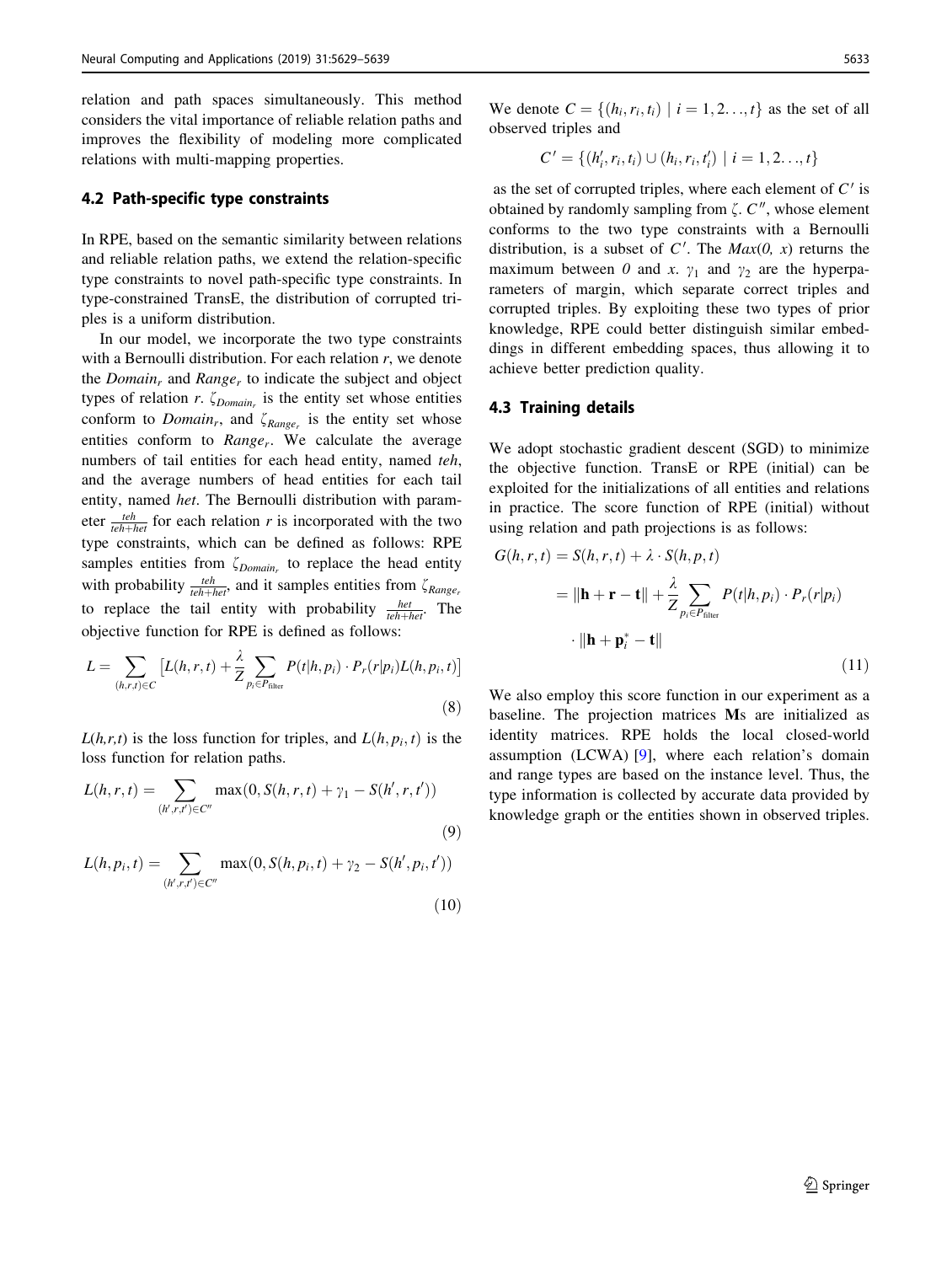<span id="page-5-0"></span>**Input:** Training set  $C = \{(h,r,t)\}$ , entity set  $\zeta$ , relation set *R*, entity and relation embedding dimensions *n* and *m*, margins  $\gamma_1$  and  $\gamma_2$ , balance factor  $\lambda$ . **Output:** All knowledge embeddings of *e* and *r*, where  $e \in \zeta$  and  $r \in R$ . 1: Pick up reliable relation path set  $P_{filter} = \{p\}$  for each relation by Equations 1, 2. 2: **for all**  $k \in \zeta \cup R$  **do**<br>3:  $k \in \zeta$ :  $k \leftarrow$  Uniform 3:  $k \in \zeta: k \leftarrow \text{Uniform}(\frac{-6}{\sqrt{n}}, \frac{-6}{\sqrt{n}})$ 4: *k* ∈ *R*: *k* ← Uniform( $\frac{-6}{\sqrt{m}}, \frac{-6}{\sqrt{m}}$ ) 5: **end for** 6: **for all**  $r \in R$  **do**<br>7: Projection mat Projection matrix  $M_r \leftarrow$  identity matrix 8: **end for** 9: **loop** 10:  $C_{batch} \leftarrow \text{Sample}(C, B) // sample a mini-batch of size B$ <br>11:  $T_{batch} \leftarrow \emptyset // pairs of triples for learning$ 11:  $T_{batch} \leftarrow \emptyset // \text{ pairs of triples for learning}$ <br>12: **for**  $(h.r.t) \in C_{batch} \textbf{ do}$ 12: **for**  $(h,r,t) \in C_{batch}$  **do**<br>13:  $(h', r, t') \leftarrow \text{sampling}$ 13:  $(h', r, t') \leftarrow$  sampling a negative triple conformed to two type constraints<br>14:  $T_{batch} \leftarrow T_{batch} \cup \{(h, r, t), (h', r, t')\}$ 14:  $T_{batch} \leftarrow T_{batch} \cup \{(h,r,t), (h',r,t')\}$ <br>15: end for end for 16: Update embeddings based on Equations 7, 11 and 12 w.r.t.  $L = \sum_{(h,r,t) \in T_{batch}} [L(h,r,t) + \frac{\lambda}{Z} \sum_{p_i \in P_{filter}} P(t|h, p_i) \cdot P_r(r|p_i) L(h, p_i, t)],$ where  $L(h,r,t) = \sum_{(h',r,t') \in T_{batch}} max(0, S(h,r,t) + \gamma_1 - S(h',r,t'))$ and  $L(h, p_i, t) = \sum_{(h', r, t') \in T_{batch}} max(0, S(h, p_i, t) + \gamma_2 - S(h', p_i, t'))$ 17: Regularize the embeddings and projection matrices in  $T_{batch}$ 18: **end loop**

Note that each relation r has the reverse relation  $r^{-1}$ ; therefore, to increase supplemental path information, RPE utilizes the reverse relation paths. For example, for the relation path LeBron James  $\stackrel{PlayFor}{\rightarrow}$  Cavaliers  $\stackrel{BelongTo}{\rightarrow}$  NBA, its reverse relation path can be defined as NBA  $\overset{BelongTo^{-1}}{\rightarrow}$ Cavaliers  $\stackrel{PlayFor^{-1}}{\rightarrow}$  LeBron James. For each iteration, we randomly sample a correct triple  $(h,r,t)$  with its reverse  $(t, r^{-1}, h)$ , and the final score function of our model is defined as follows:

$$
F(h,r,t) = G(h,r,t) + G(t,r^{-1},h)
$$
\n(12)

Theoretically, we can arbitrarily set the length of the relation path, but in the implementation, we prefer to take a smaller value to reduce the time required to enumerate all relation paths. Moreover, as suggested by the path-constrained random walk probability  $P(t|h, p)$ , as the path length increases,  $P(t|h, p)$  will become smaller and the relation path will more likely be cast off.

In our model, we particularly concentrate on how to better utilize presented relation paths to promote the performance of knowledge representation learning. Furthermore, based on the semantics of relation paths, RPE is a general framework. More sophisticated relation projection, type constraints and external information are compatible

| #Parameters                      | #Time complexity       |
|----------------------------------|------------------------|
| $O(N_{e}n + 2N_{r}m^{2})$        | $O(2n^2N_t)$           |
| $O(N_e n + N_r m + 4k(n + 1))$   | $O(4nkN_t)$            |
| $O(N_e n + N_r m + 4k(n_s + 1))$ | O(4nksN <sub>t</sub> ) |
| $O(N_e n + N_r m)$               | $O(N_t)$               |
| $O(N_e n + 2N_r m)$              | $O(2nN_t)$             |
| $O(N_e n + N_r(n+1)m)$           | $O(2mnN_t)$            |
| $O(N_e n + N_r m)$               | $O(pN_t)$              |
| $O(N_e n + N_r m)$               | $O(plN_t)$             |
| $O(N_e n + N_r m)$               | $O(pN_t)$              |
| $O(N_e n + N_r(n+1)m)$           | $O(2mnpN_t)$           |
| $O(N_e n + N_r(n+1)m)$           | $O(2mnpN_t)$           |
|                                  |                        |

Table 2 Number of model parameters and computation

complexity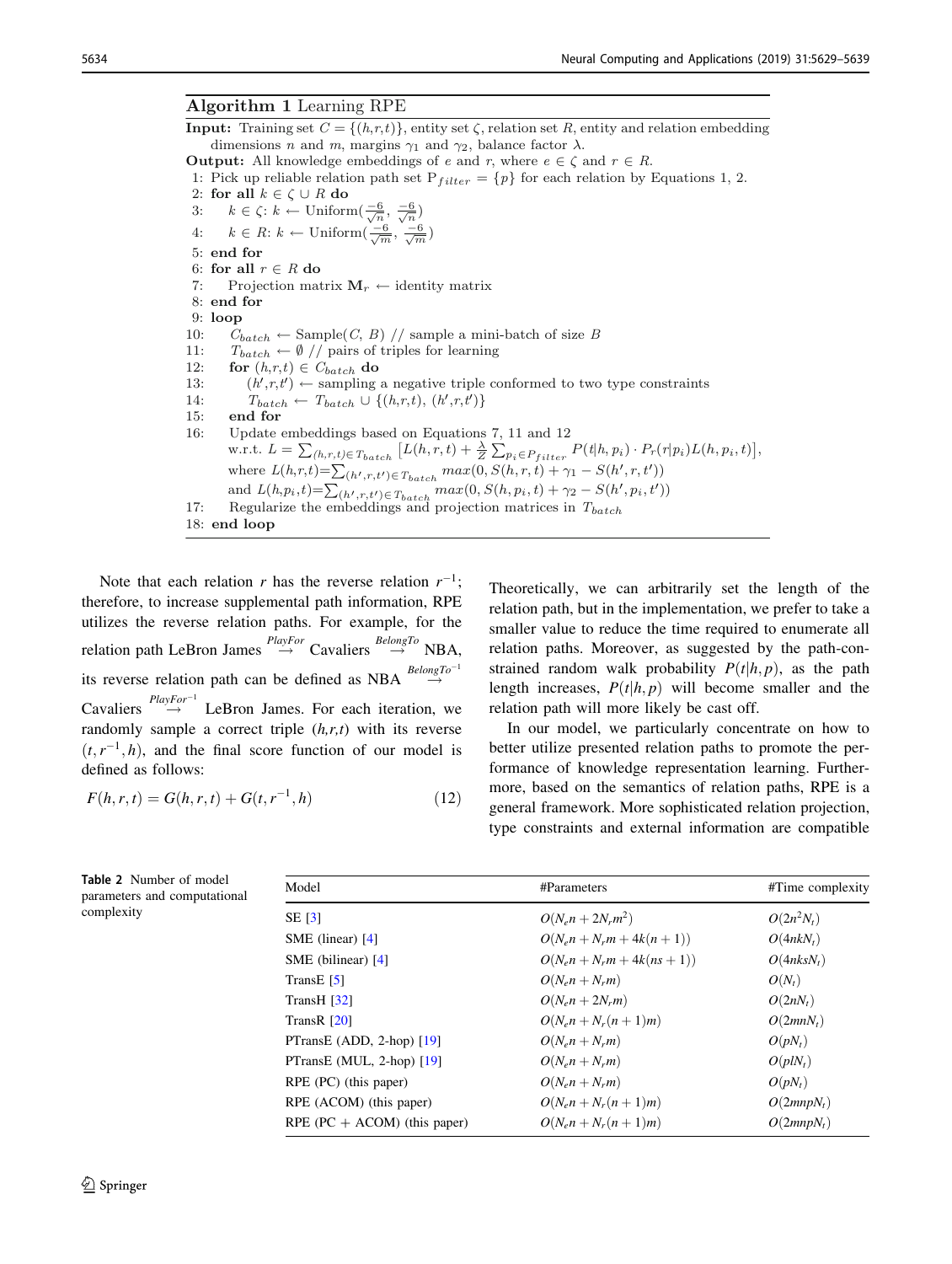<span id="page-6-0"></span>Table 3 Statistics of the datasets

| Dataset      | #Ent   | #Rel | #Train  | #Valid | #Test  |
|--------------|--------|------|---------|--------|--------|
| <b>FB15K</b> | 14.591 | 1345 | 483.142 | 50,000 | 59,071 |
| FB13         | 75,043 | 13   | 316,232 | 5908   | 23.733 |
| WN11         | 38,696 | 11   | 112.581 | 2609   | 10.544 |

with it, and they can be easily incorporated into RPE to get further improvements. Algorithm 1 gives the detailed procedure of learning RPE with path-specific projection and type constraints.

### 4.4 Complexity analysis

Table [2](#page-5-0) lists the complexity (model parameters and time complexity in an epoch) of classical baselines and our models. We denote RPE only with path constraints as RPE (PC), RPE only with ACOM path projection as RPE (ACOM).  $N_e$  and  $N_r$  represent the numbers of entities and relations.  $N_t$  denotes the number of triples for training.  $p$  is the expected number of relation paths between the entity pair, and  $l$  is the expected length of relation paths.  $n$  is the dimension of entity embedding and  $m$  is the dimension of relation embedding.  $k$  is the number of hidden units of a neural network and s is the number of slice of a tensor. It is noticed that RPE (PC) has the same number of model parameters of TransE  $O(N_e n + N_r m)$  and RPE (ACOM), RPE (PC  $+$  ACOM) have the same numbers of model parameters of TransR  $O(N_e n + N_r(n + 1)m)$ . Both TransE and TransR are the classical models. In terms of time complexity, RPE (PC) has the same magnitude of PTransE(ADD, 2-hop)  $O(pN_t)$ , both RPE(ACOM) and RPE(PC + ACOM) retain in a magnitude  $O(2mnpN_t)$  similar to TransR  $O(2mnN<sub>t</sub>)$ . In practice, our models take roughly 9 h for training, which can be accelerated by increasing the value of threshold  $\eta$ . For comparison purposes, the efficient implementations of classical knowledge embedding mod $els<sup>1</sup>$  are exploited.

#### 5 Experiments

We evaluate our model on two classical large-scale knowledge graphs: Freebase and WordNet. Freebase is a large collaborative knowledge graph that contains billions of facts about the real world, such as the triple (Beijing, Locatedin, China), which describes the fact that Beijing is located in China. WordNet is a large lexical knowledge base of English, in which each entity is a synset that expresses a distinct concept, and each relationship is a conceptual-semantic or lexical relation. We use two subsets of Freebase, FB15K and FB13 [\[5](#page-10-0)], and one subset of WordNet, WN11 [[27](#page-10-0)]. These datasets are commonly used in various methods, and Table 3 presents the statistics of them, where each column represents the numbers of entity type, relation type and triples that have been split into training, validation and test sets.

In our model, each triple has its own reverse triple for increasing the reverse relation paths. Therefore, the total number of triples is twice as many as the original datasets. We utilize the type information provided by [[34\]](#page-10-0) for FB15K. As for FB13 and WN11, we exploit the LCWA to collect the type information, so we do not depend on the auxiliary data, the domain and range of each relation are approximated by the observed triples.

To examine the retrieval and discriminative ability of our model, RPE is evaluated on two standard subtasks of knowledge graph completion: link prediction and triple classification. The experimental results and analyses are concluded in the following two subsections.

#### 5.1 Link prediction

The link prediction is a classical evaluation of knowledge graph completion, it focuses on predicting the possible h or t for test triples when  $h$  or  $t$  is missed. Rather than requiring one best answer, it places more emphasis on ranking a list of candidate entities from the knowledge graph. FB15K is benchmark dataset to be employed for this task.

#### 5.1.1 Evaluation protocol

We follow the same evaluation procedures as used in knowledge embedding models. First, for each test triple  $(h,r,t)$ , we replace h or t with every entity in  $\zeta$ . Second, each corrupted triple is calculated by the corresponding score function  $S(h,r,t)$ . The final step is to rank the original correct entity with these scores in descending order.

Two evaluation metrics are reported: the average rank of correct entities (Mean Rank) and the proportion of correct entities ranked in the top 10 (Hits $@10$ ). Note that if a corrupted triple already exists in the knowledge graph, then it should not be considered to be incorrect. We prefer to remove these corrupted triples from our dataset and call this setting ''filter''. If these corrupted triples are reserved, then we call this setting ''raw''. In both settings, if the latent representations of entity and relation are better, then a lower mean rank and a higher Hits@10 should be achieved. Because we use the same dataset, the baseline results reported in [\[5](#page-10-0), [14,](#page-10-0) [15](#page-10-0), [19](#page-10-0), [20,](#page-10-0) [32](#page-10-0)] are used for comparison.

<sup>1</sup> <https://github.com/thunlp/Fast-TransX>.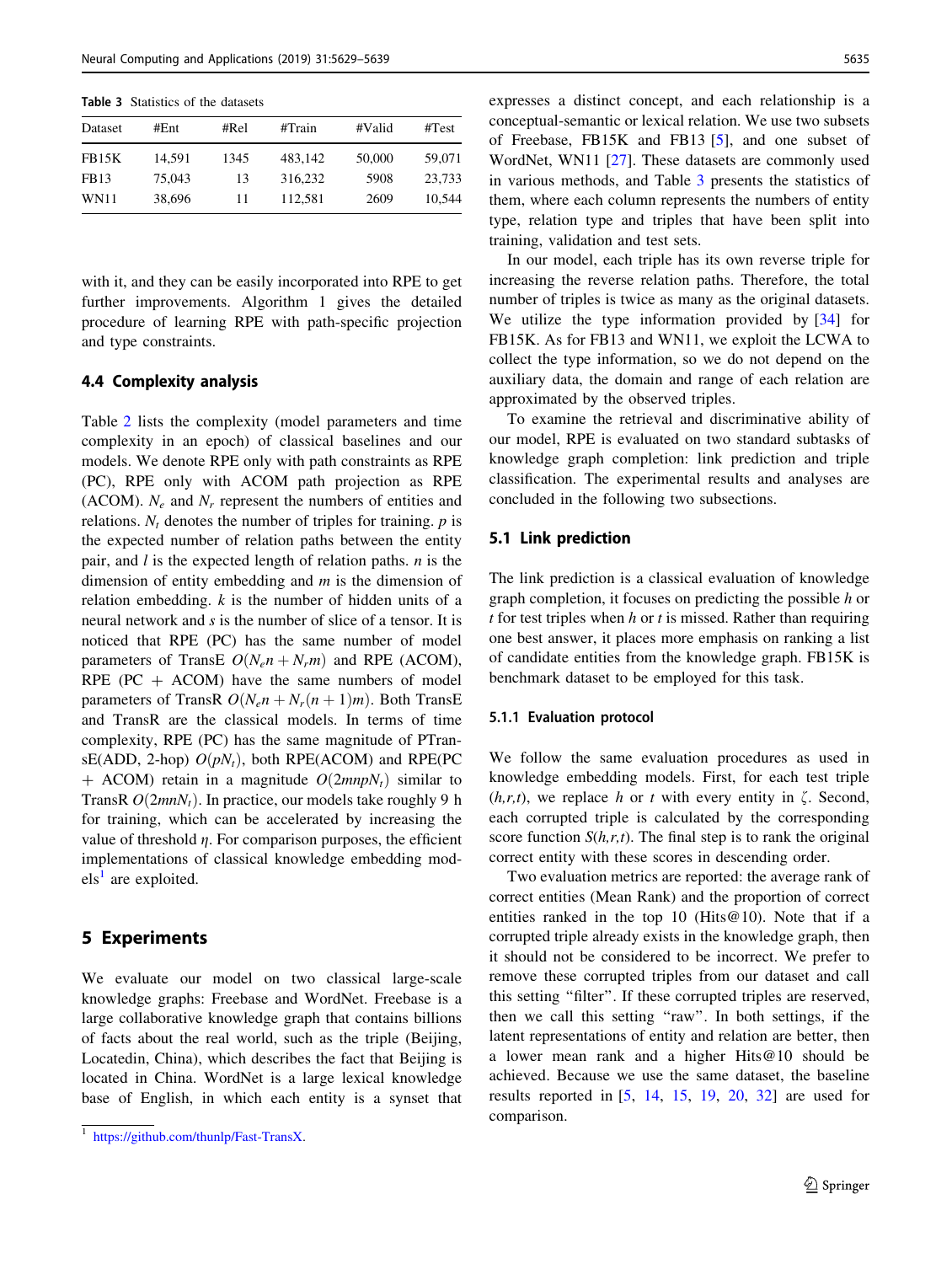Table 4 Evaluation results on link prediction

| Metric                                | Mean rank |        | Hits $@10(\%)$ |        |
|---------------------------------------|-----------|--------|----------------|--------|
|                                       | Raw       | Filter | Raw            | Filter |
| E[3]                                  | 273       | 162    | 28.8           | 39.8   |
| LFM $[13]$                            | 283       | 164    | 26.0           | 33.1   |
| TransE $[5]$                          | 243       | 125    | 34.9           | 47.1   |
| SME (linear) [4]                      | 274       | 154    | 30.7           | 40.8   |
| SME (bilinear) $[4]$                  | 284       | 158    | 31.3           | 41.3   |
| TransH (unif) $\left[32\right]$       | 211       | 84     | 42.5           | 58.5   |
| TransH (bern) $[32]$                  | 212       | 87     | 45.7           | 64.4   |
| TransR (unif) $[20]$                  | 226       | 78     | 43.8           | 65.5   |
| TransR (bern) [20]                    | 198       | 77     | 48.2           | 68.7   |
| TransD (unif) $[14]$                  | 211       | 67     | 49.4           | 74.2   |
| TransD (bern) $[14]$                  | 194       | 91     | 53.4           | 77.3   |
| TranSparse (separate, S, unif) $[15]$ | 211       | 63     | 50.1           | 77.9   |
| TranSparse (separate, S, bern) [15]   | 187       | 82     | 53.3           | 79.5   |
| PTransE (ADD, 2-hop) $[19]$           | 200       | 54     | 51.8           | 83.4   |
| PTransE (MUL, 2-hop) [19]             | 216       | 67     | 47.4           | 77.7   |
| PTransE (ADD, 3-hop) [19]             | 207       | 58     | 51.4           | 84.6   |
| DKRL(CNN)+TransE [33]                 | 181       | 91     | 49.6           | 67.4   |
| RPE (initial)                         | 207       | 58     | 50.8           | 82.2   |
| RPE (PC)                              | 196       | 77     | 49.1           | 72.6   |
| RPE (ACOM)                            | 171       | 41     | 52.0           | 85.5   |
| RPE (MCOM)                            | 183       | 43     | 52.2           | 81.7   |
| $RPE (PC + ACOM)$                     | 184       | 42     | 51.1           | 84.2   |
| $RPE (PC + MCOM)$                     | 186       | 43     | 51.7           | 76.5   |

#### 5.1.2 Implementation

We set the dimension of entity embedding  $n$  and relation embedding *m* among {20, 50, 100, 120}, the margin  $\gamma_1$ among  $\{1, 2, 3, 4, 5\}$ , the margin  $\gamma_2$  among  $\{3, 4, 5, 6, 7,$ 8}, the learning rate  $\alpha$  for SGD among  $\{0.01, 0.005,$ 0.0025, 0.001, 0.0001}, the batch size B among {20, 120, 480, 960, 1440, 4800}, and the balance factor  $\lambda$  among  $\{0.5, 0.8, 1, 1.5, 2\}$ . The threshold  $\eta$  was set in the range of {0.01, 0.02, 0.04, 0.05} to reduce the calculation of meaningless paths.

Grid search is used to determine the optimal parameters. The best configurations for RPE (ACOM) are  $n = 100$ ,  $m = 100, \gamma_1 = 2, \gamma_2 = 5, \alpha = 0.0001, B = 4800, \lambda = 1,$ and  $\eta = 0.05$ . We select RPE (initial) to initialize our model, set the path length as 2, take  $L_1$  norm for the score function, and traverse our model for 500 epochs.

#### 5.1.3 Analysis of results

Table 4 reports the results of link prediction, in which the first column is translation-based models, the variants of PTransE, Multi-source information learning model DKRL, and our models. As mentioned above, RPE only with MCOM path projection is denoted as RPE (MCOM). The numbers in bold are the best performance, and n-hop indicates the path length  $n$  that PTransE exploits. From the results, we can observe the followings.

(1) Our models significantly outperform the classical knowledge embedding models (TransE, TransH, TransR, TransD, and TranSparse) and PTransE on FB15K with the metrics of mean rank and Hits@10 ("filter"). Most notably, compared with TransE, mean rank reduces by 29.6, 67.2% and Hits@10 rises by 49.0 and 81.5% in RPE (ACOM). The results demonstrate that the path-specific projection can make better use of the semantics of relation paths, which are crucial for knowledge graph completion. (2) RPE with path-specific type constraints and projection (RPE (PC  $+$  ACOM) and RPE (PC  $+$  MCOM)) is a compromise between RPE (PC) and RPE (ACOM). RPE (PC) improves slightly compared with the baselines. We believe that this result is primarily because RPE (PC) only focuses on local information provided by related embeddings, ignoring some global information compared with the approach of randomly selecting corrupted entities. (3) In terms of mean rank, RPE (ACOM) has shown the best performances. Especially compared with PTransE, it achieves 14.5 and 24.1% error reductions in the ''raw'' and "filter" settings, respectively. In terms of Hits@10, although RPE (ACOM) is 2.7% lower than TransD (bern) on ''raw'', however, it gets 10.6% higher than the latter on "filter".

Table [5](#page-8-0) presents the separated evaluation results by mapping properties of relations on FB15K. Mapping properties of relations follows the same rules in [\[5](#page-10-0)], and the metrics are Hits@10 on head and tail entities. From Table 4, we can conclude that (1) RPE (ACOM) outperforms all baselines in all mapping properties of relations. In particular, for the 1-to-N, N-to-1, and N-to-N types of relations that plague knowledge embedding models, RPE (ACOM) improves 4.1, 4.6, and 4.9% on head entity's prediction and 6.9, 7.0, and 5.1% on tail entity's prediction compared with previous state-of-the-art performances achieved by PTransE (ADD, 2-hop). (2) RPE (MCOM) does not perform as well as RPE (ACOM), and we believe that this result is because RPE's path representation is not consistent with RPE (MCOM)'s composition of projections. Although RPE (PC) improves little compared with PTransE, we will indicate the effectiveness of relationspecific and path-specific type constraints in triple classification. (3) We use the relation-specific projection to construct path-specific ones dynamically; then, entities are encoded into relation-specific and path-specific spaces simultaneously. The experiments are similar to link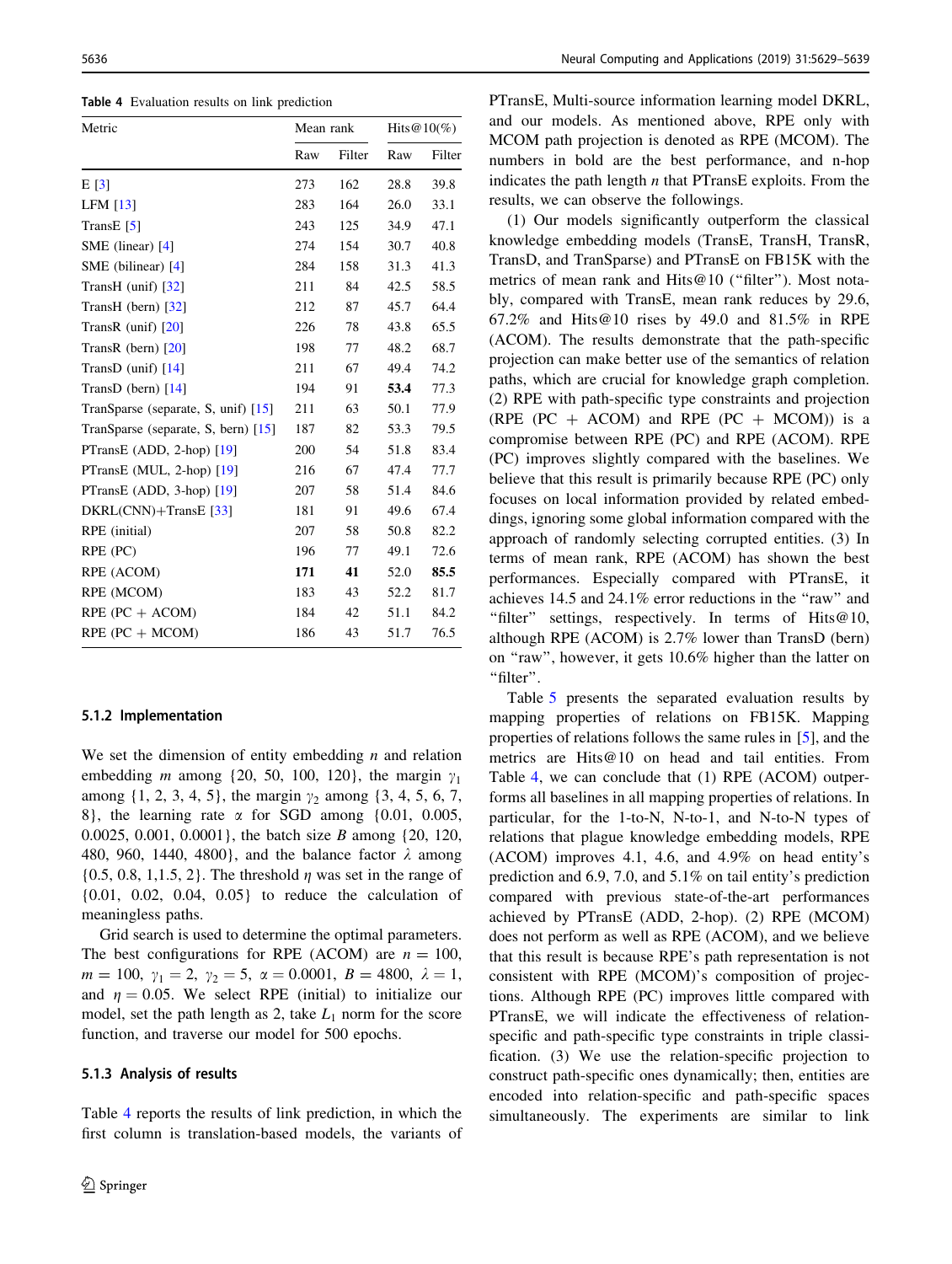<span id="page-8-0"></span>Table 5 Evaluation results on FB15K by mapping properties of relations (%)

| <b>Tasks</b>                          | Predicting head entities (Hits $@10$ ) |          |          |              | Predicting tail entities (Hits $@10$ ) |          |              |              |
|---------------------------------------|----------------------------------------|----------|----------|--------------|----------------------------------------|----------|--------------|--------------|
| Relation category                     | $1-to-1$                               | $1-to-N$ | $N-to-1$ | $N$ -to- $N$ | $1-to-1$                               | $1-to-N$ | $N$ -to- $1$ | $N$ -to- $N$ |
| SE[3]                                 | 35.6                                   | 62.6     | 17.2     | 37.5         | 34.9                                   | 14.6     | 68.3         | 41.3         |
| SME (linear) [4]                      | 35.1                                   | 53.7     | 19.0     | 40.3         | 32.7                                   | 14.9     | 61.6         | 43.3         |
| SME (bilinear) [4]                    | 30.9                                   | 69.6     | 19.9     | 38.6         | 28.2                                   | 13.1     | 76.0         | 41.8         |
| TransE $[5]$                          | 43.7                                   | 65.7     | 18.2     | 47.2         | 43.7                                   | 19.7     | 66.7         | 50.0         |
| TransH (unif) $\left[32\right]$       | 66.7                                   | 81.7     | 30.2     | 57.4         | 63.7                                   | 30.1     | 83.2         | 60.8         |
| TransH (bern) $\lceil 32 \rceil$      | 66.8                                   | 87.6     | 28.7     | 64.5         | 65.5                                   | 39.8     | 83.3         | 67.2         |
| TransR (unif) $[20]$                  | 76.9                                   | 77.9     | 38.1     | 66.9         | 76.2                                   | 38.4     | 76.2         | 69.1         |
| TransR (bern) $[20]$                  | 78.8                                   | 89.2     | 34.1     | 69.2         | 79.2                                   | 37.4     | 90.4         | 72.1         |
| TransD (unif) $[14]$                  | 80.7                                   | 85.8     | 47.1     | 75.6         | 80.0                                   | 54.5     | 80.7         | 77.9         |
| TransD (bern) [14]                    | 86.1                                   | 95.5     | 39.8     | 78.5         | 85.4                                   | 50.6     | 94.4         | 81.2         |
| PTransE (ADD, 2-hop) $[19]$           | 91.0                                   | 92.8     | 60.9     | 83.8         | 91.2                                   | 74.0     | 88.9         | 86.4         |
| PTransE (MUL, 2-hop) [19]             | 89.0                                   | 86.8     | 57.6     | 79.8         | 87.8                                   | 71.4     | 72.2         | 80.4         |
| PTransE (ADD, $3-hop$ ) [19]          | 90.1                                   | 92.0     | 58.7     | 86.1         | 90.7                                   | 70.7     | 87.5         | 88.7         |
| Transparse (separate, S, unif) $[15]$ | 82.3                                   | 85.2     | 51.3     | 79.6         | 82.3                                   | 59.8     | 84.9         | 82.1         |
| TranSparse (separate, S, bern) [15]   | 86.8                                   | 95.5     | 44.3     | 80.9         | 86.6                                   | 56.6     | 94.4         | 83.3         |
| RPE (initial)                         | 83.9                                   | 93.6     | 60.1     | 78.2         | 82.2                                   | 66.8     | 92.2         | 80.6         |
| RPE (PC)                              | 82.6                                   | 92.7     | 44.0     | 71.2         | 82.6                                   | 64.6     | 81.2         | 75.8         |
| RPE (ACOM)                            | 92.5                                   | 96.6     | 63.7     | 87.9         | 92.5                                   | 79.1     | 95.1         | 90.8         |
| RPE (MCOM)                            | 91.2                                   | 95.8     | 55.4     | 87.2         | 91.2                                   | 66.3     | 94.2         | 89.9         |
| RPE $(PC + ACOM)$                     | 89.5                                   | 94.3     | 63.2     | 84.2         | 89.1                                   | 77.0     | 89.7         | 87.6         |
| $RPE (PC + MCOM)$                     | 89.3                                   | 95.6     | 45.2     | 84.2         | 89.7                                   | 62.8     | 94.1         | 87.7         |
|                                       |                                        |          |          |              |                                        |          |              |              |

Table 6 Evaluation results of triple classification (%)

| Datasets                         | <b>WN11</b> | FB <sub>13</sub> | FB15K |
|----------------------------------|-------------|------------------|-------|
| TransE (unif) $[5]$              | 75.9        | 70.9             | 77.8  |
| TransE (bern) $\lceil 5 \rceil$  | 75.9        | 81.5             | 85.3  |
| TransH (unif) $\lceil 32 \rceil$ | 77.7        | 76.5             | 78.4  |
| TransH (bern) $\lceil 32 \rceil$ | 78.8        | 83.3             | 85.8  |
| TransR $(unif)$ [20]             | 85.5        | 74.7             | 79.2  |
| TransR (bern) $[20]$             | 85.9        | 82.5             | 87.0  |
| PTransE (ADD, 2-hop) $[19]$      | 80.9        | 73.5             | 83.4  |
| PTransE (MUL, 2-hop) $[19]$      | 79.4        | 73.6             | 79.3  |
| PTransE (ADD, $3-hop$ ) [19]     | 80.7        | 73.3             | 82.9  |
| RPE (initial)                    | 80.2        | 73.0             | 68.8  |
| RPE (PC)                         | 83.8        | 77.4             | 77.9  |
| RPE (ACOM)                       | 84.7        | 80.9             | 85.4  |
| RPE (MCOM)                       | 83.6        | 76.2             | 85.1  |
| $RPE (PC + ACOM)$                | 86.8        | 84.3             | 89.8  |
| $RPE (PC + MCOM)$                | 85.7        | 83.0             | 87.5  |

prediction, and the results of experiments further demonstrate the better expressibility of our model.

#### 5.2 Triple classification

Triple classification is recently proposed by [\[26](#page-10-0)], it aims to predict whether a given triple  $(h,r,t)$  is true, which is a binary classification problem. We conduct this task on three benchmark datasets: FB15K, FB13 and WN11.

#### 5.2.1 Evaluation protocol

We set different relation-specific thresholds  $\{\delta_r\}$  to perform this task. For a test triple  $(h,r,t)$ , if its score  $S(h,r,t)$  is below  $\delta_r$ , then we predict it as a positive one; otherwise, it is negative.  $\{\delta_r\}$  is obtained by maximizing the classification accuracies on the valid set.

### 5.2.2 Implementation

We directly compare our model with prior work using the results about knowledge embedding models reported in [[20\]](#page-10-0) for WN11 and FB13. Because [\[19](#page-10-0)] does not evaluate PTransE's performance on this task, we use the code of PTransE that is released in [[19\]](#page-10-0) to complete it. FB13 and WN11 already contain negative samples. For FB15K, we use the same process to produce negative samples, as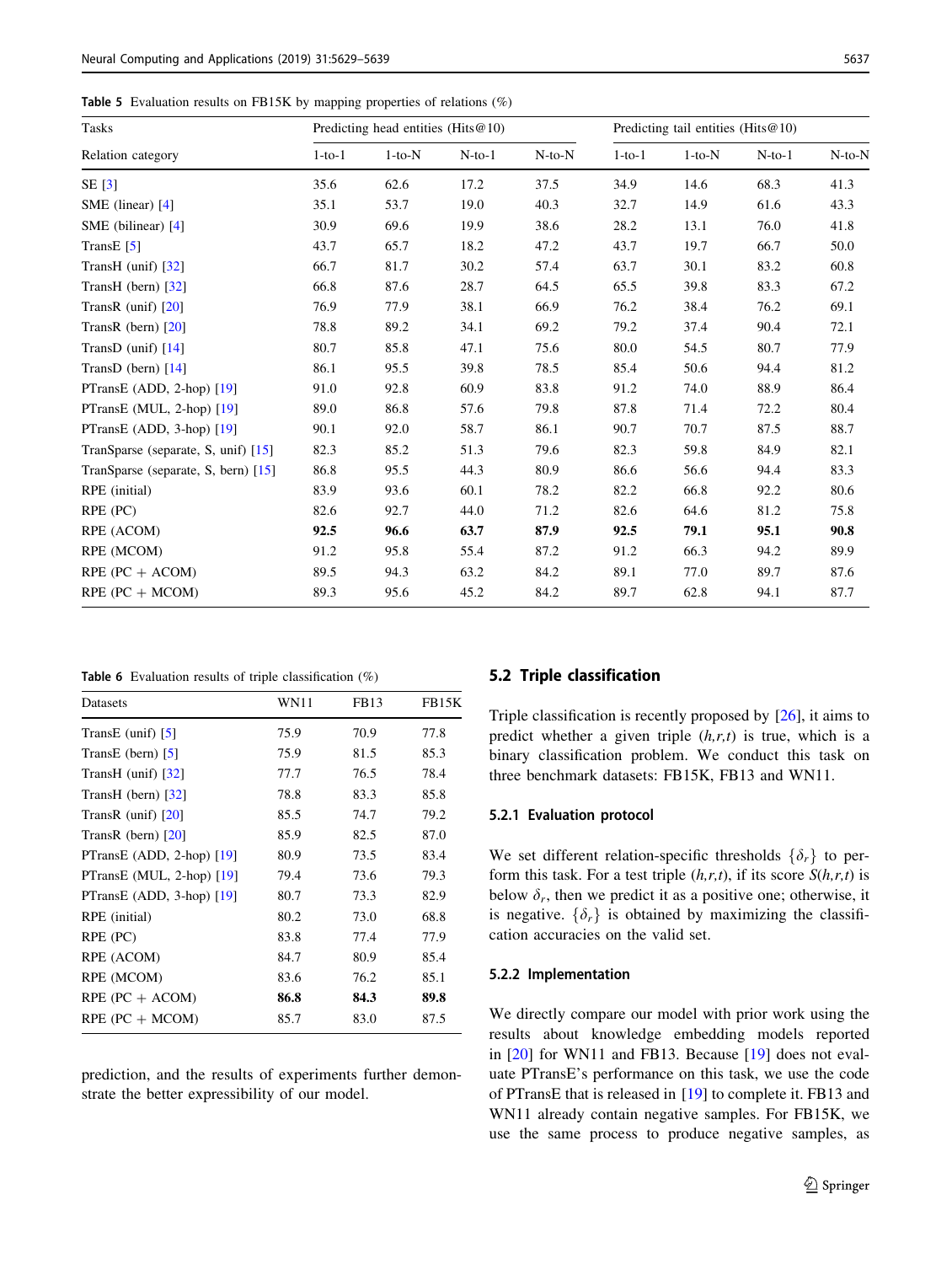Fig. 2 Hyperparameter tuning for RPE. The vertical axis is the accuracy of triple classification. The left horizontal axis represents the margin  $\gamma_1$  and the right represents the dimension of entity embedding  $n$ 



suggested by [[27\]](#page-10-0). The hyperparameter intervals are the same as link prediction. The best configurations for RPE (PC + ACOM) are as follows:  $n = 50$ ,  $m = 50$ ,  $\gamma_1 = 5$ ,  $\gamma_2 = 6$ ,  $\alpha = 0.0001$ ,  $B = 1440$ ,  $\lambda = 0.8$ , and  $\eta = 0.05$ , taking the  $L_1$  norm on WN11;  $n = 100$ ,  $m = 100$ ,  $\gamma_1 = 3$ ,  $\gamma_2 = 6$ ,  $\alpha = 0.0001$ ,  $B = 960$ ,  $\lambda = 0.8$ , and  $\eta = 0.05$ , taking the  $L_1$  norm on FB13; and  $n = 100$ ,  $m = 100$ ,  $\gamma_1 = 4$ ,  $\gamma_2 = 5$ ,  $\alpha = 0.0001$ ,  $B = 4800$ ,  $\lambda = 1$ , and  $\eta = 0.05$ , taking the  $L_1$  norm on FB15K. We exploit RPE (initial) for initiation, and we set the path length as 2 and the maximum epoch as 500.

#### 5.2.3 Analysis of results

Table [6](#page-8-0) lists the results for triple classification on different datasets, and the evaluation metric is classification accuracy. The results demonstrate that (1) RPE ( $PC + ACOM$ ), which takes good advantage of path-specific projection and type constraints, achieves the best performance on all datasets; (2) RPE (PC) achieves 4.5, 6.0 and 13.2% improvements on different datasets compared with RPE (initial); thus, path-specific constraints can raise the determinability of knowledge embedding model experimentally. Moreover, lengthening the distances for similar entities in embedding space is essential to specific tasks. (3) In contrast to WN11 and FB13, the significant improvements on FB15K indicate that although LCWA can compensate for the loss for type information, the actual relation-type information is predominant.

#### 5.2.4 Hyperparameter selection

Theoretically speaking, our models are most affected by learning rate, margin and embedding dimension. RPE exploits the pre-trained models for training. Thus we choose a relatively small learning rate for refinement, such as 0.0001.

We make a comparison of RPE (ACOM) and RPE (PC  $+$ ACOM) with different hyperparameters (margin  $\gamma_1$  and dimension of entity embedding *n*) as shown in Figure 2.  $\gamma_1$  is tuned in the definite range  $\{1, 2, 3, 4, 5\}$  and *n* is tuned in the definite range {20, 40, 60, 80, 100, 120}. Other parameters keep the optimal settings explained in Sect. [5.2.2.](#page-8-0) From the figure, we can see that: (1) Even without hyperparameter selection RPE can maintain high classification ability. The whole accuracies of RPE (ACOM) and RPE (PC  $+$  ACOM) exceed 75 and 77%, respectively. (2) In the condition of fine granularity, the margin and embedding dimension play an important role in model learning.

# 6 Conclusions and future work

In this paper, we propose a novel relation path embedding model (RPE) for knowledge graph completion. To the best of our knowledge, this is the first time that a path-specific projection has been proposed, and it simultaneously embeds each entity into relation and path spaces to learn more meaningful embeddings.We also put forward the novel pathspecific type constraints based on relation-specific constraints to better distinguish similar embeddings in the latent space. Extensive experiments show that RPE outperforms all baseline models on link prediction and triple classification tasks. Moreover, the path-specific projection and constraints introduced by RPE are quite open strategies which can be easily incorporated into many other translation-based and multi-source information learning models.

In the future, we will explore the following directions: (1) Incorporate other potential semantic information into the relation path modeling, such as the information provided by those intermediate nodes connected by relation paths. (2) With the booming of deep learning for natural language processing  $[35]$  $[35]$ , we plan to use convolutional